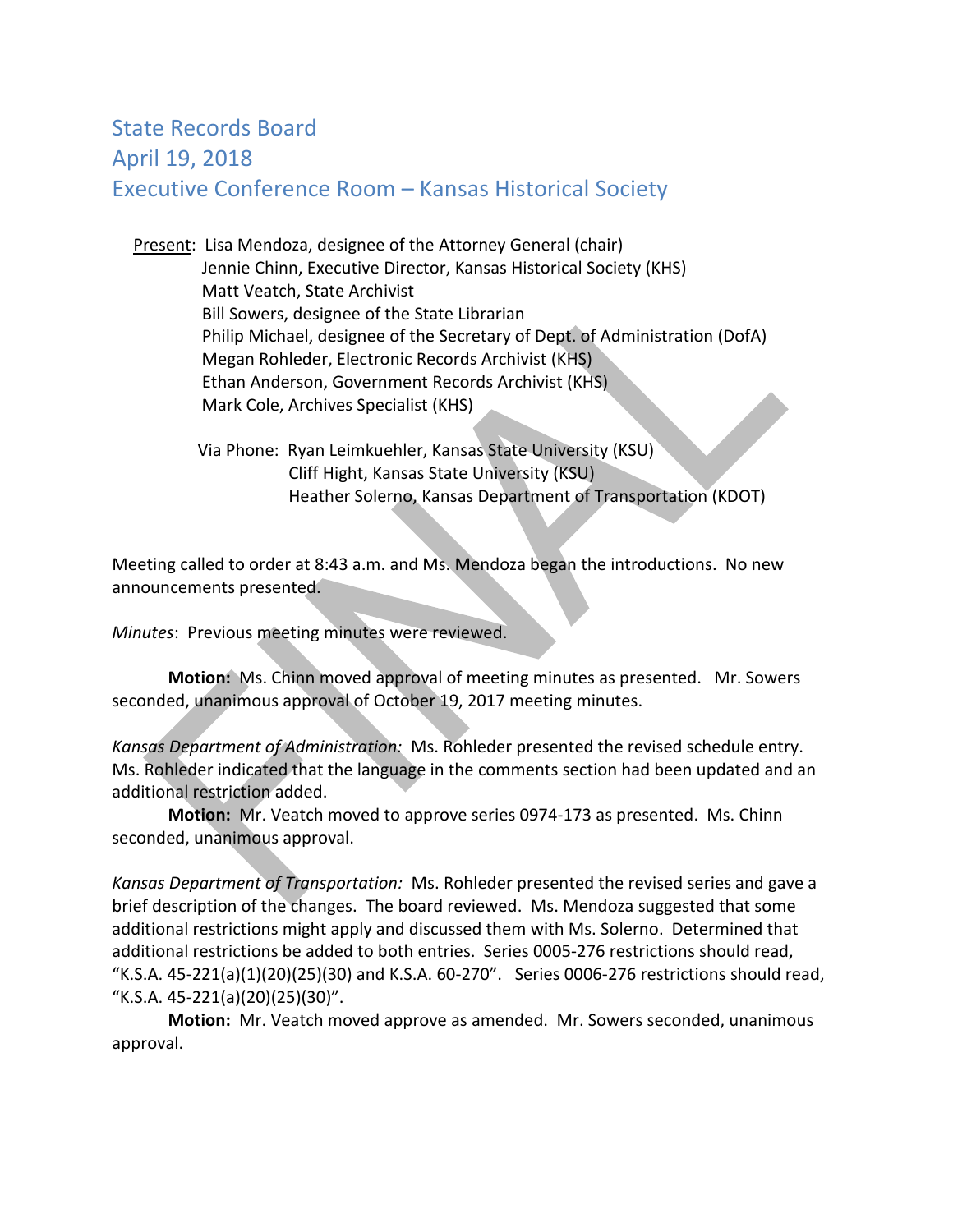*Kansas State University:* Ms. Rohleder presented to the board the proposed new series for records that Mr. Leimkuehler had identified and needed scheduled. Ms. Rohleder advised the board that the proposed new series has been vetted through the faculty senate at KSU. The board reviewed and determined that some corrections and language changes were needed for the "Course Content Records" series. They discussed with Mr. Leimkuehler and Mr. Hight. It was determined that the restrictions typo be corrected to read, "K.S.A. 45-221(a)(1)(9); 20 U.S.C. A. 1232g; 34 CFR Part 99." It was also decided that the first paragraph in the comments section should read, "Destroy Five (5) fiscal years from the end of term when course is taught. Academic units and instructors with infrequently taught courses can contact records management staff for assistance in updating relevant course content. For Unique/Special lectures or audiovisual resources considered historically significant, contact University Archivist for consultation. A random sampling of course syllabi will be culled annually for the University Archives." Only other change is to correct typo in last paragraph. Second line should read, "K-State Online will be the management platform for the Course Content Electronic Records." No further discussion.

**Motion:** Mr. Veatch moved to approve Course Content Records entry as amended and Credit Card Customer Sales Receipts as presented. Mr. Michael seconded, all in favor.

Ms. Rohleder moved on to presenting the revised entries. Indicated that the changes were to update series to better reflect current business practices. The board reviewed and had no further discussion.

**Motion:** Mr. Veatch moved to approve revised series as presented. Mr. Sowers seconded, unanimous approval.

Ms. Rohleder indicated to the board that Mr. Leimkuehler had requested to supersede series 0077-367 to series 0084-367. The board reviewed and no further discussion necessary.

**Motion:** Mr. Sowers moved to approve superseding series 0077-367 to series 0084-367, Mr. Michael seconded, all in favor.

*Office of the Attorney General:* Ms. Rohleder presented the revised series for board review. Indicated that the changes were made to better reflect current business practice and current structure of divisions. The board reviewed. Mr. Veatch indicated that the typo on series 0053- 082 isn't a true typo but is due to a system limitation for field size and staff are working on a fix. Ms. Mendoza and Ms. Rohleder, in the meantime, came up with a work around. Determined that the use of abbreviations is totally acceptable. Once updated, will read, "Legal Opinions & Gov't Counsel (LOGIC) Division". The only other correction is that series restrictions for 0199- 082 corrected to read, "K.S.A. 45-221(a)(1), K.S.A.75-723."

**Motion:** Mr. Veatch moved to approve series 0199-082 as amended and all others as presented. Mr. Sowers seconded, unanimous approval.

*Housekeeping:* Ms. Rohleder briefly went over the housekeeping changes and accepted as presented.